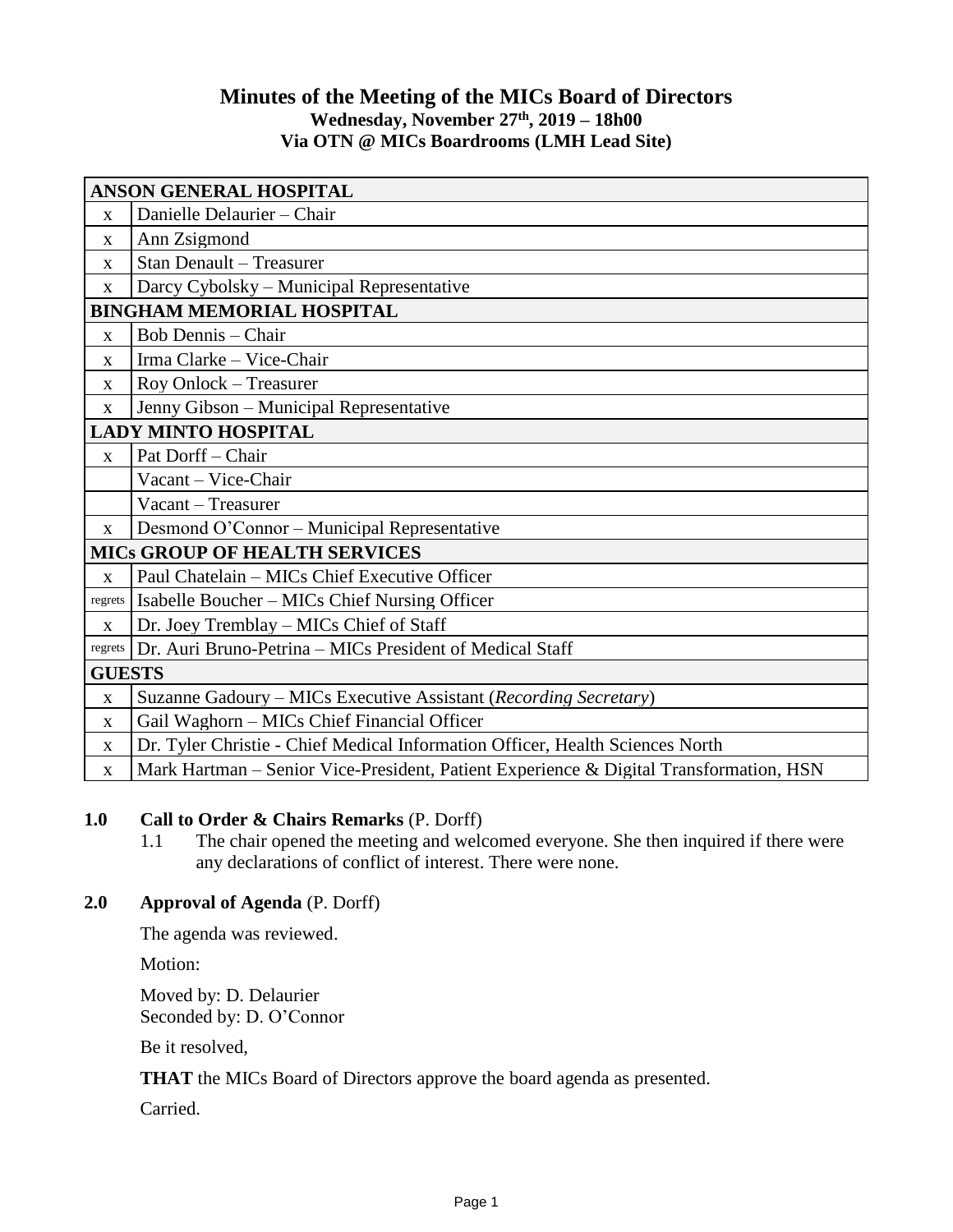#### **3.0 Trustee Education / Presentations**

- 3.1 Hospital Information System (HIS) Roadmap Dr. T. Christie
	- All hospitals in the region are taking first steps to become digitally enabled
	- Dr. Tyler explained how our communities can benefit from technology already implemented in other hospital facilities and across other industries
	- EMRAM Electronic Medical Record Adoption Model
	- The medical record is a summary of a patient's health status; the combination of electronic and paper charting is inefficient and creates risk
	- Majority of hospitals are at stage 3 of stage 6
	- By increasing technology, we can improve safety, improve the flow and access to evidence based care and enhance patient and family focus during care
	- Orders are currently being handwritten and transcribed multiple times; this process is filled with risk
	- Computerized provider order entry prevents transcribing errors or entering orders under the wrong physicians; this eliminates the risk to the patient and also reduces adverse medication incidents
	- Evidence based care keep patients safe from developing further medical issues while in hospital; creating digital guard rails help to prevent variations in care which help reduce preventable deaths
	- Patient and Family Focus seamless real time access to information; experience improvement, 24 NE regional hospitals digitally connected; technology can enable care in the community while keeping specific aspects of healthcare centralized; this in turn will help keep even very sick patients in their own communities
	- Five key points: improving access and reliability to a patient's medical record across our region; improving access to evidence based care; reducing unnecessary variations in care; reducing medication administration errors; reducing testing and story duplication
	- By upgrading our medical record system to a regional Meditech Expanse, system will address each of these key points
	- Risks: need to develop clarity regarding the regional governance and operating model; need medical staff buy-in; hospital commitment to joining the ONE project; conflicting priorities internally
	- Barriers to information flow across hospitals in the region will be removed; this will allow patients, caregivers and primary care providers better access to information thus improving patient and provider experience
	- Board members were invited to ask questions.
	- This model is for hospitals only however there is an interface for ambulatory clinics or third party links but this is out of this scope; there is no formal linkage at this time
	- Once the acute care part has been implemented, there is capability to expand
	- System will have enhanced security to mitigate cyber risks
- 3.2 ONE Wave 2 Project P. Chatelain
	- Approval of the Letter of Intent in support of the ONE Wave 2 Project Motion:

Whereas the MICs Group of Health Services approved a motion at the November 27, 2019 Board of Directors Meeting as follows: That the Board of Directors commits to participate in good faith in the implementation of the NE LHIN Hospital Information System (HIS) Roadmap in accordance with the guiding principles set out.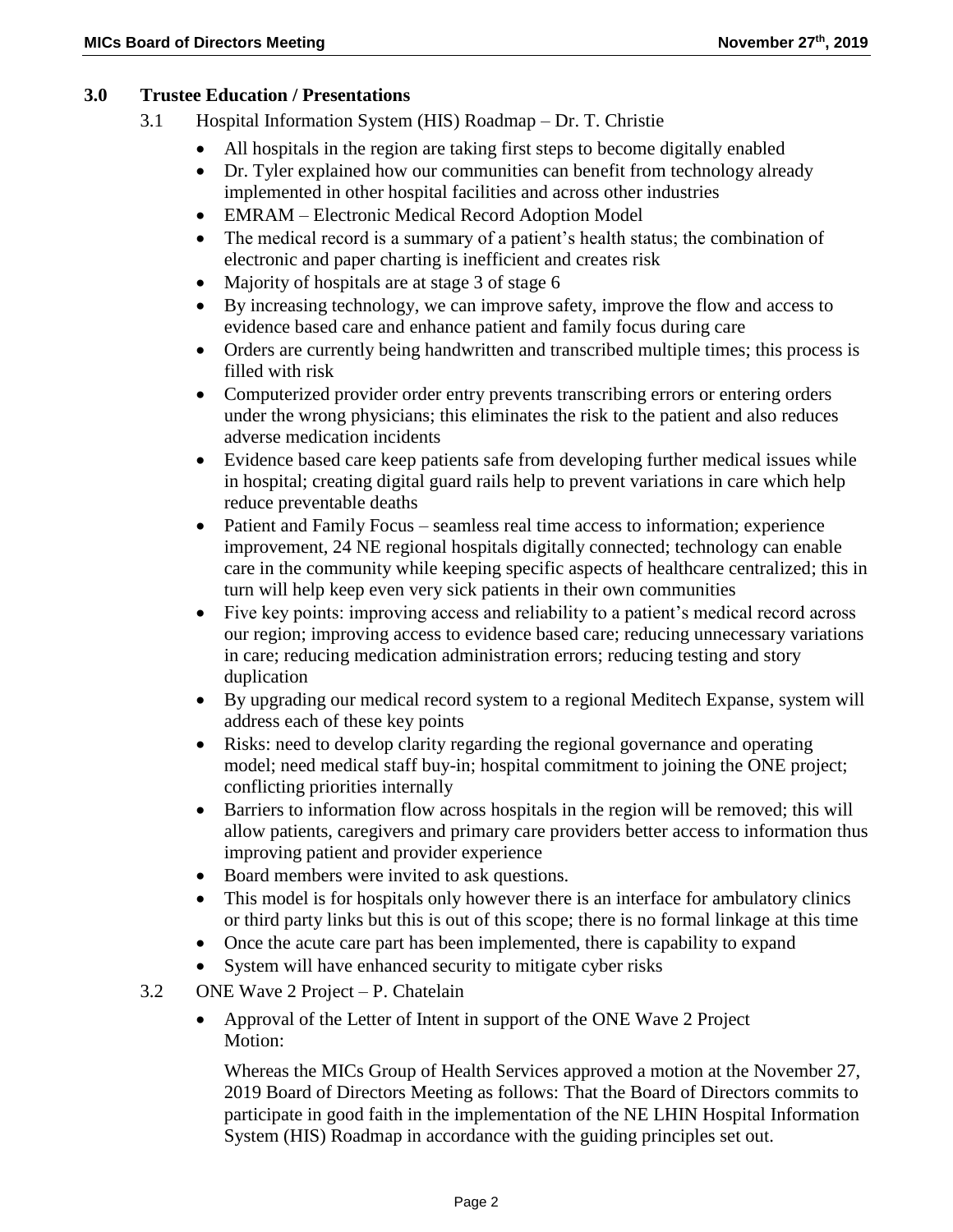And whereas the Capital and Cost numbers indicated in the Detailed Briefing note attached will be validated and the Governance structure for the Shared Service Organization will be defined and will be brought back to the Board of Directors in January 2020 for business case and project approval,

And whereas the final approval by the Board of Directors to proceed with implementation of the project in accordance with the business case for the ONE Project will be sought from the Board of Directors in September 2020,

Be it resolved,

**THAT**, the MICs Board of Directors authorize the Chief Executive Officer to sign the attached non-binding Letter of Intent in support of continuing the Conceptual Planning Phase of the ONE Wave 2 project as presented

Moved by: D. O'Connor Seconded by: R. Onlock Opposed: S. Denault, D. Delaurier Abstained: 2 voting members Carried.

## **4.0 Approval of Minutes (P. Dorff)**

4.1 Minutes of the MICs Board of Directors meeting held October 23<sup>rd</sup>, 2019 were provided for information.

Motion:

Moved by: I. Clarke Seconded by: S. Denault

Be it resolved,

**THAT** the MICs Board of Directors approve the minutes of the meeting held October  $23<sup>rd</sup>$ , 2019 as presented.

Carried.

### **5.0 Follow-Up Items**

- 5.1 Review of the 2019-2020 Board Work Plan
	- The Board Work Plan was reviewed for the month of November.
	- The Board Educational Session was presented by Dr. T. Christie.
	- The Board Education and Orientation Plan was updated and provided for information; board members are asked to review and provide feedback to the CEO
	- The HIRF and capital project updates are being presented today.

### **6.0 MICs Finance**

- 6.1 September 2019 Operating Statements G. Waghorn
	- Chief Financial Officer gave an overview of the operational statements for all sites.
	- These were reported in detail to the finance committee

### **BMH**

- Hospital operating at a surplus of \$315,643 at the end of September; total margin as a percentage of revenue was 7.66%
- Operating revenue was \$37,513 over budget at the end of September
- Received an increase of \$63,200 in base funding (1%) for fiscal year; also received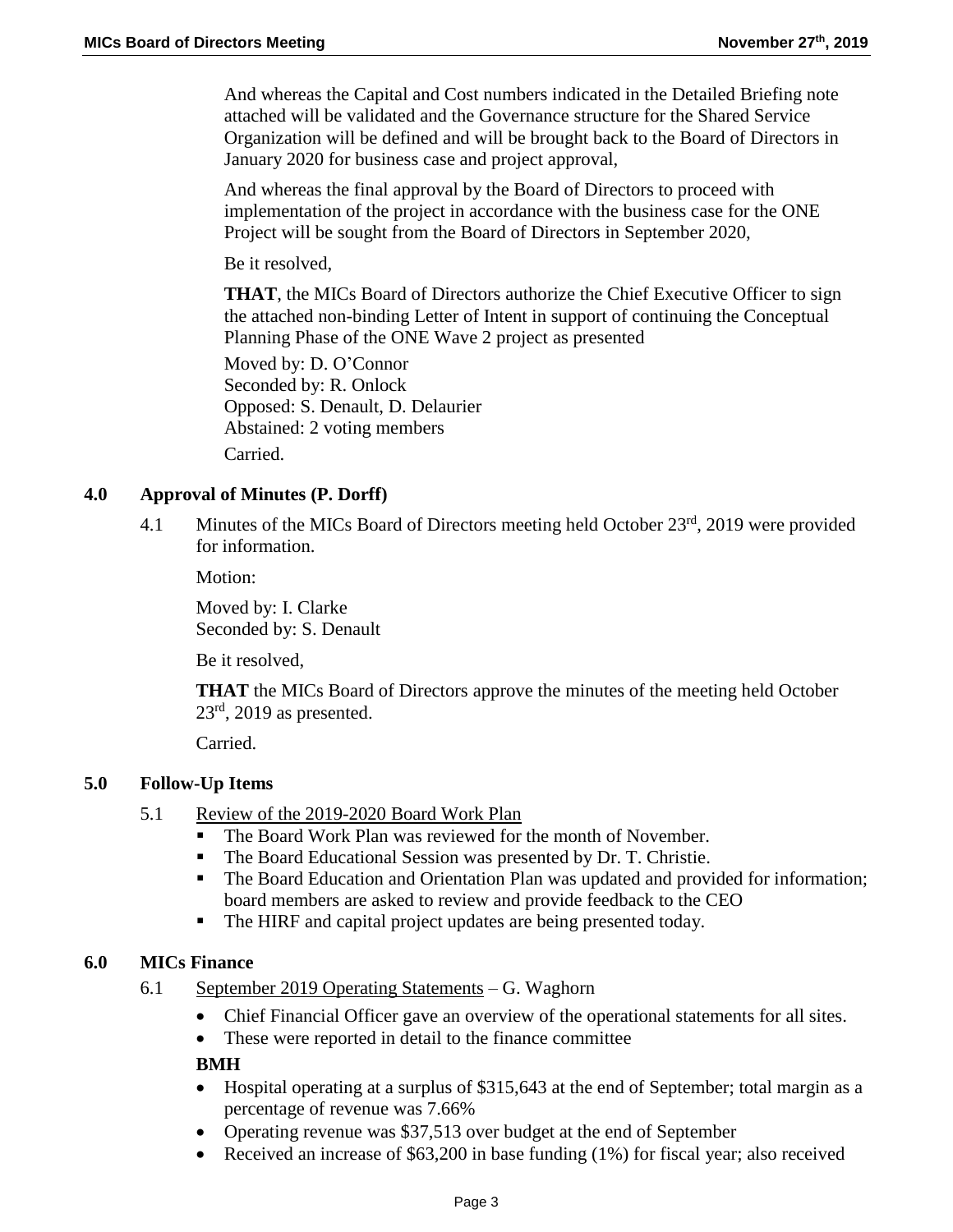one-time funding of \$63,000 of which half was accrued for Q2; recognized \$15,400 of transformational funding (\$175,503) into operating revenue to offset Non-Urgent Patient Transportation costs

- Differential and copayment revenue was over budget by \$32,367
- OHIP and other patient revenue restricted to hospital activity was slightly over budget by \$5,818
- Operating expenses were \$177,230 under budget; budgeted expenditure were \$4.4 million
- Salaries were \$35,059 under budget
- Overtime costs were \$156,643
- Total sick time costs to end of September were \$42,948
- Benefit costs were running at 29.0% of salaries
- Other supplies and expenses were \$78,888 under budget in aggregate
- IT is under budget by over \$40,000 but will increase due to workstation rotation and privacy protection
- Utilities are under budget by \$12,000
- Medical supplies are under budget by \$12,000
- Drugs are under budget by \$21,000 due to low census and activity
- Balance sheet is good; there is a high receivable from the partnership to BMH
- Current ratio is 10.34; no significant liabilities to date
- Capital expenditures was provided for information; this is presented quarterly
- Some items are carried forward from last report
- Each site pays its part of the Honeywell project

#### **AGH/SCM**

- Hospital operating at a surplus of \$14,832 at the end of September; total margin for Q2 was -5.74%
- Operating revenue was \$170,000 over budget at the end of September
- Received increase of \$83,800 in base funding and a one-time increase of \$84,000 (1%) which half was accrued for Q2; recognized \$58,364 of transformational funding (\$231,629) into operating revenue to offset Non-Urgent Patient Transportation costs
- The shared lab service model between AGH and BMH netted a revenue recovery of \$40,495.
- OHIP and other patient revenue was under budget by \$26,000
- Differential and co-payment revenue was over budget by \$20,385
- Operating expenses were \$112,293 under budget; budgeted expenditure were \$4.96 million
- Salaries were \$74,701 under budget at the end of the second quarter
- Lab was \$51,098 under budget; administration and support services were \$32,825 over budget
- Overtime costs were \$181,960 down from last year
- Total sick time costs to end of September were \$45,864
- Orientation costs were \$27,416
- Benefit costs were running at 30% of salaries
- Other supplies and expenses were under budget by \$112,293
	- Non-Urgent Patient Transportation \$54,000
	- Diagnostic Imaging over budget by \$44,000; budget will be increased in 2020-21
	- Information Technology under budget by  $$80,000$
	- $\blacksquare$  Plant Maintenance over budget by \$10,000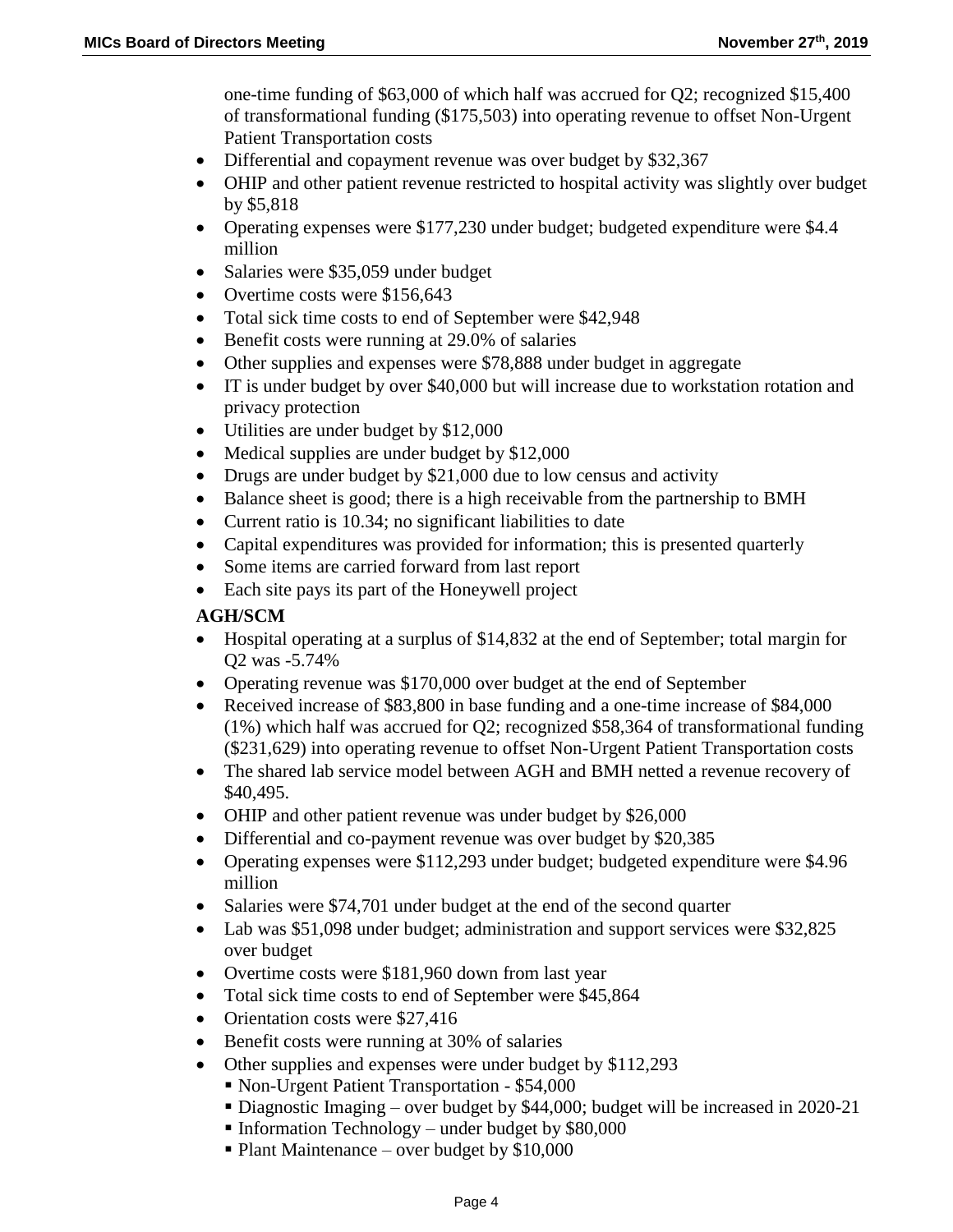Current ratio is (0.36); liability to the partnership is sitting just under \$1.48M

**SCM:** operating at a deficit of (\$410,433); high cost in nursing overtime

#### **LMH:**

- Hospital operating at a surplus of \$340,756 at the end of September; total margin as a percentage of revenue was 3.58%
- Operating revenue was \$254,930 over budget at the end of September
- Received an increase of \$108,300 in base funding and a one-time increase of \$108,000 half of which was accrued in Q2 and recognized \$67,494 of transformational funding (\$301,064) into operating revenue to offset the Non-Urgent Patient Transportation costs
- Patient revenue was over budget by \$14,000
- Operating expenses were \$181,951 under budget; budgeted expenditures were \$7.2M
- Salaries were under budget by \$235,994 at the end of the second quarter; nursing salaries were under budget by \$57,971
- Diagnostic and therapy were \$61,027 under budget; administration and support services were \$35,000 over budget
- Total overtime costs were \$292,517
- Total sick time costs to end of September were \$80,749
- Benefit costs were running at 30% of salaries
- Other supplies and expenses were under budget by \$66,840
- Nursing Services for Non-Urgent Patient Transportation over budget by \$67,000
- Diagnostic and therapeutic over budget by \$98,000
- Admin and Support Services under budget by \$154,000
- IT under budget by \$70,000 and utilities are under budget by \$51,000
- Balance sheet current ratio is 5.48%

**VM:** operating at a deficit of (\$52,613); salary costs are up a little bit

Motion to approve September 2019 Operating Statements

Moved by: B. Dennis Seconded by: D. O'Connor

Be it resolved,

**THAT**, the MICs Board of Directors approve the September 2019 Operational Statements for Bingham Memorial Hospital, Anson General Hospital, South Centennial Manor, Lady Minto Hospital and Villa Minto as presented. Carried.

- 6.2 Budget Assumptions G. Waghorn
	- **Revenues:**

MOH Base Funding Increase: 0% - build in additional funds for Hospice MOH One Time Funding:recognition of applicable portion of deferred MOH revenue All Other Revenues: line by line review of revenues; percentage increases/decreases applied if known otherwise budget is based on historical trend (2 year)

**Expenses:**

Salaries: Executive – frozen; any Program Leader  $> $100,000$ /year – 1% annualized; Non-union staff  $<$  \$100,000 – 1% annualized; SEIU – 1.6% annualized; ONA – 1.75% annualized; OPSEU – 1.75% annualized

#### **Benefits**

Canada Pension - 5.25 % up to \$58,700 annual earnings (YMPE); Employment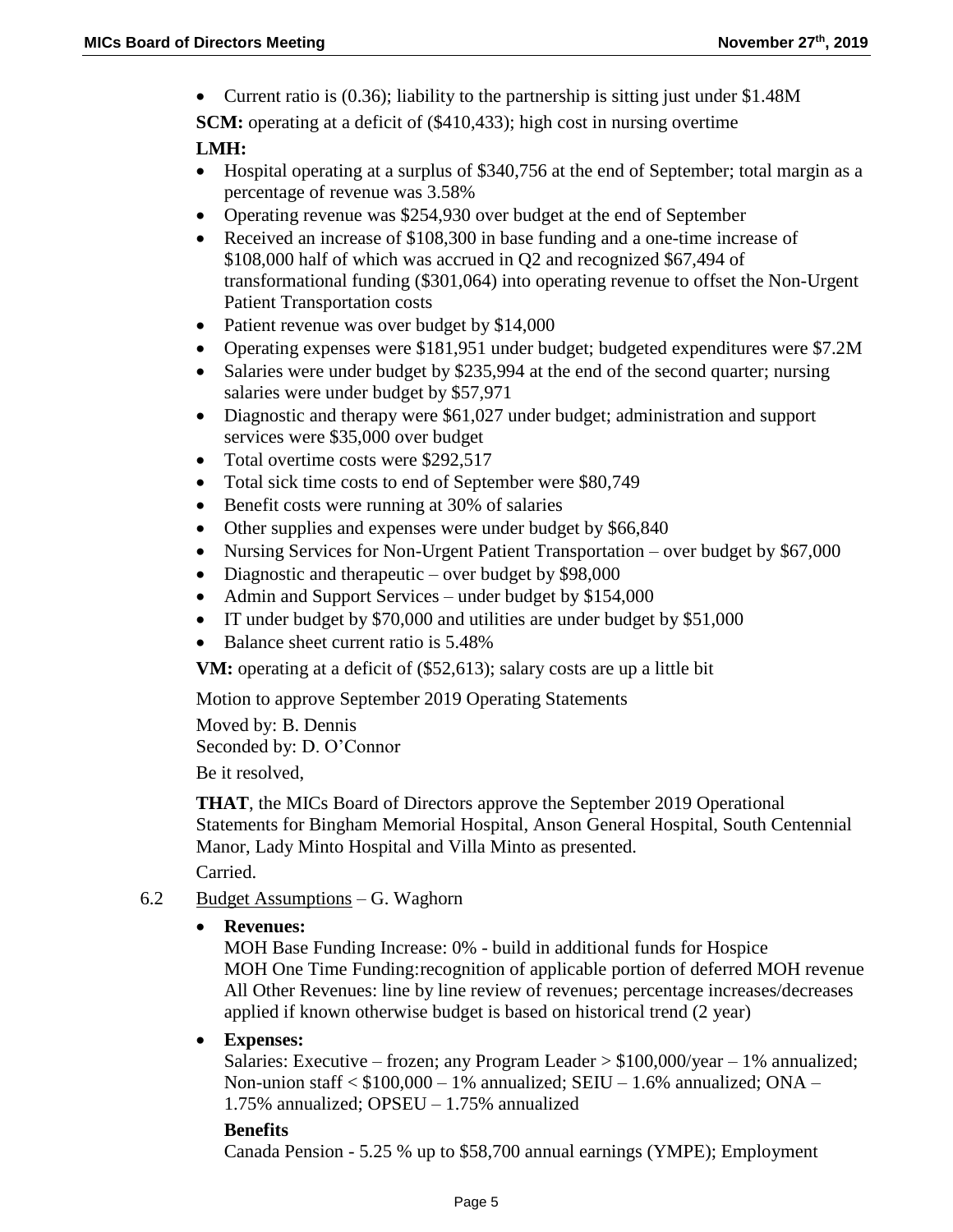Insurance - 1.63% up to  $$53,100$  annual earnings x 1.4; WSIB – 0% (based on 1.1%) of wages); Employer Health Tax - 0 % increase based on 1.95% of wages; Hospital of Ontario Pension Plan – 0% (based on 6.9% up to  $YMPE + 9.2%$  over  $YMPE$ ) x 1.4

### **Based on 6 year average**

Extended Health Care – 2.5% (decreased last year) Dental – 4.7% (decreased last year) Group Life Insurance – 4% increase Long-Term Disability – 6% increase Utilities -  $~5\%$ 

**Drugs and all other supplies and expenses:** Line by line review was done; hold all other spending to a 0% increase in overall budget.

- 6.3 Three-Year Capital Plan 2020-2023 G. Waghorn
	- Chief Financial Officer gave the following overview of the three-year capital plan.
	- These items were identified by the managers for the next three years; won't necessarily be purchased
	- BMH: equipment and building 2020-2021 \$1,463,200; 2021-2022 \$443,000; 2022- 2023 \$483,535 for a total of \$2,389,735
	- AGH/SCM: equipment and building 2020-2021 \$1,895,241; 2021-2022 \$1,020,500; 2022-2023 \$491,000 for a total \$3,406,741
	- LMH/VM: equipment and building 2020-2021 \$2,326,000; 2021-2022 \$3,069,000; 2022-2023 \$1,870,500 for a total of \$7,265,500

Motion to approve the Three-Year Capital Plan Moved by: D. O'Connor Seconded by: J. Gibson Opposed: S. Denault Be it resolved,

**THAT**, the MICs Board of Directors approve the Three-Year Capital Plan for 2020- 2023 for all sites as presented.

Carried.

- 6.4 Investment Update G. Waghorn
	- Chief Financial Officer provided documents for the board's information.
	- Portfolio is doing very well.
	- Arrangements have been made to have 18AM make a presentation at the board meeting in January

### **7.0 Presentations/Reports** (P. Dorff)

- 7.1 Chief Executive Officer Report: (P. Chatelain)
	- The report was provided for information.
	- The CEO provided the following overview:
		- o Architect provided construction cost of three options; next steps are to prepare a F/S statement and present to the Town of Iroquois Falls Council in December
		- o Pat Britton and Paul met with Hon. Dr. Fullerton, Minister of Long-Term Care on Nov. 4, 2019 at Queens Park to present an update on the redevelopment of SCM and the challenges in the Town's ability to raise \$4 million to cover the construction shortfall. This is a challenge to all long-term care homes.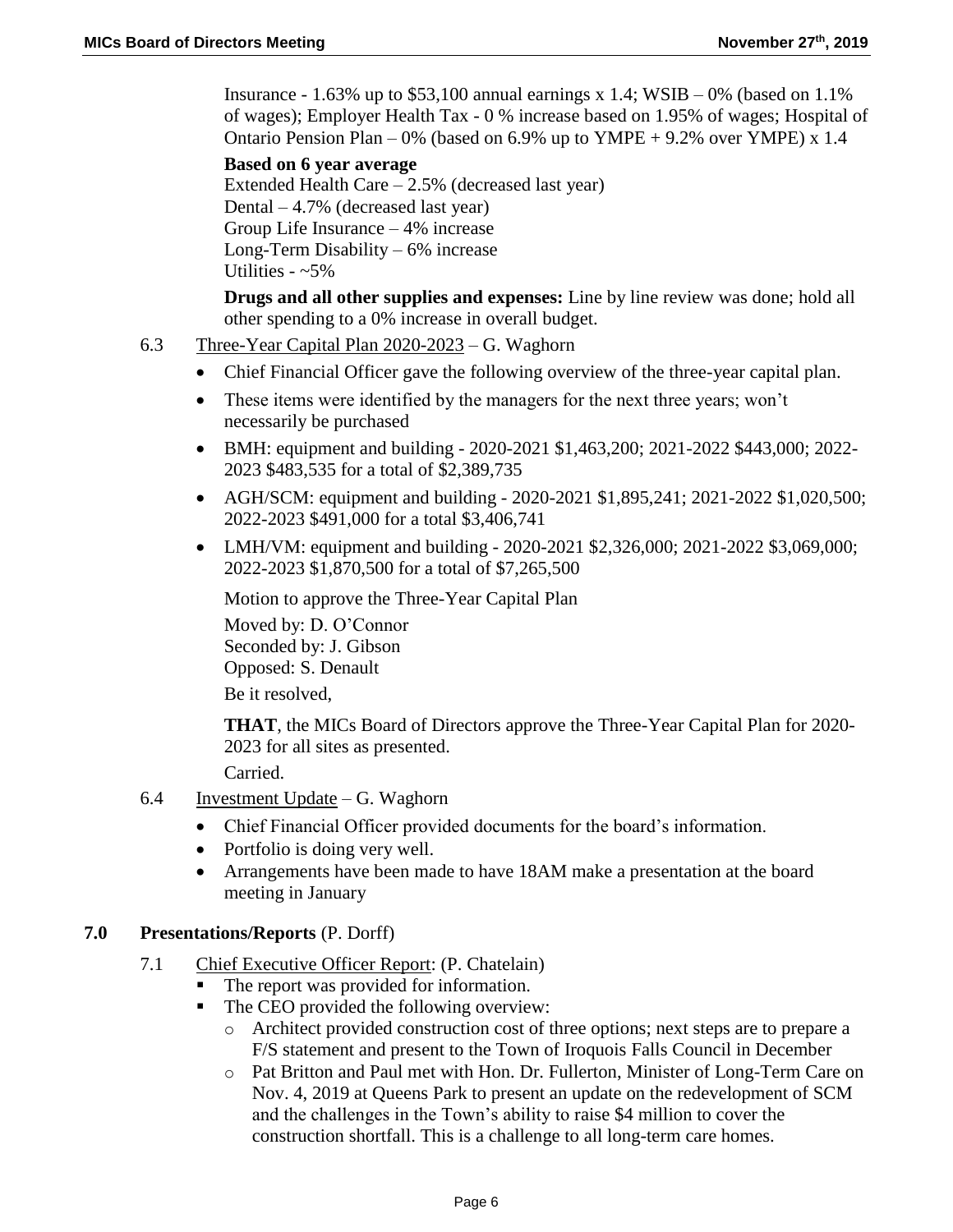- $\circ$  While continuing to work with the Timmins Health Team on the development submission, the MOHLTC announced the transformation of the 14 LHINs to 5 Regions on Nov. 13. NE and NW Ontario has been combined into "Northern Ontario". All other health agencies (Cancer Care, E-Health, HFO, HQO, etc.) have been transferred to the Central Ontario Health Team.
- o Still waiting on amalgamation from NELHIN in terms of next steps. This will be on hold for some time as a result of the Ontario Health transformation.
- o Small hospitals received a one-time funding adjustment of 1% in October. Bill 124, the *Protecting a Sustainable Public Sector for Future Generations Act*, 2019, was passed into law in November. This bill imposes three-year moderation periods for unionized and non-unionized public sector employees during which time compensation increases must not exceed one per cent per year.
- o Received confirmation from the Ministry of \$2M in HIRF ECP grants. Phase 1 of the LMH Lab renovations continue. The oil tanks for SCM have been tendered but have come in way over budget. The engineer is reviewing the discrepancy.
- o Honeywell projects: list of projects was provided for information for each site; \$1.8M spent on progress draws; 40% paid; project is delayed due to ordering and installation; completion date of May 2020
- o The Physician Recruitment and Retention session on Nov. 6, 2019 was well attended; summary report to be released in early December.
- o The Moose FM Community Cares Radio-thon will be held on Dec. 12, 2019. The goal is to raise \$80K for laboratory equipment which will benefit all sites.
- Board Members were invited to ask questions.
- 7.2 Chief Nursing Officer Report: (I. Boucher)
	- The CNO reported on the following items:
	- **Accreditation** letter received; no outstanding criteria left to address.
	- **Lose the Tube** project was presented back to Dorothy Wylie Institute. Bladder scanners were purchased for Lady Minto Hospital and Anson General Hospital via donations to support this initiative; protocol put in place to remove catheters sooner
	- **Quality Improvement Plan:** continue to work on action plan and collecting information (baseline data) on certain indicators.

### **Infection Prevention and Control:**

- o Influenza clinics were held in all MICs facilities (16 total) and are now complete.
- o Approximately 60% of staff have been immunized to date.

### **Nursing:**

- o RN Staffing has stabilized at each site.
- o Currently recruiting for a Patient Care Manager at AGH/BMH.

#### **Pharmacy:**

- o Pharmacy recruitment efforts are ongoing for a Pharmacist and Pharmacy Technician to cover a maternity leave in the New Year.
- o Workload is being reviewed within Pharmacy department as the Automated Dispensing Units (ADU) have had a significant impact on their workflow.
- o ADUs have gone live at each site and is going well. Nursing staff are adjusting to the new process.
- o Oncology and OTN clinics stats for Q2 were provided for information.
- Board members were invited to ask questions.

# **8.0 Medical Staff** (Dr. S. Tremblay)

8.1 Chief of Staff Report: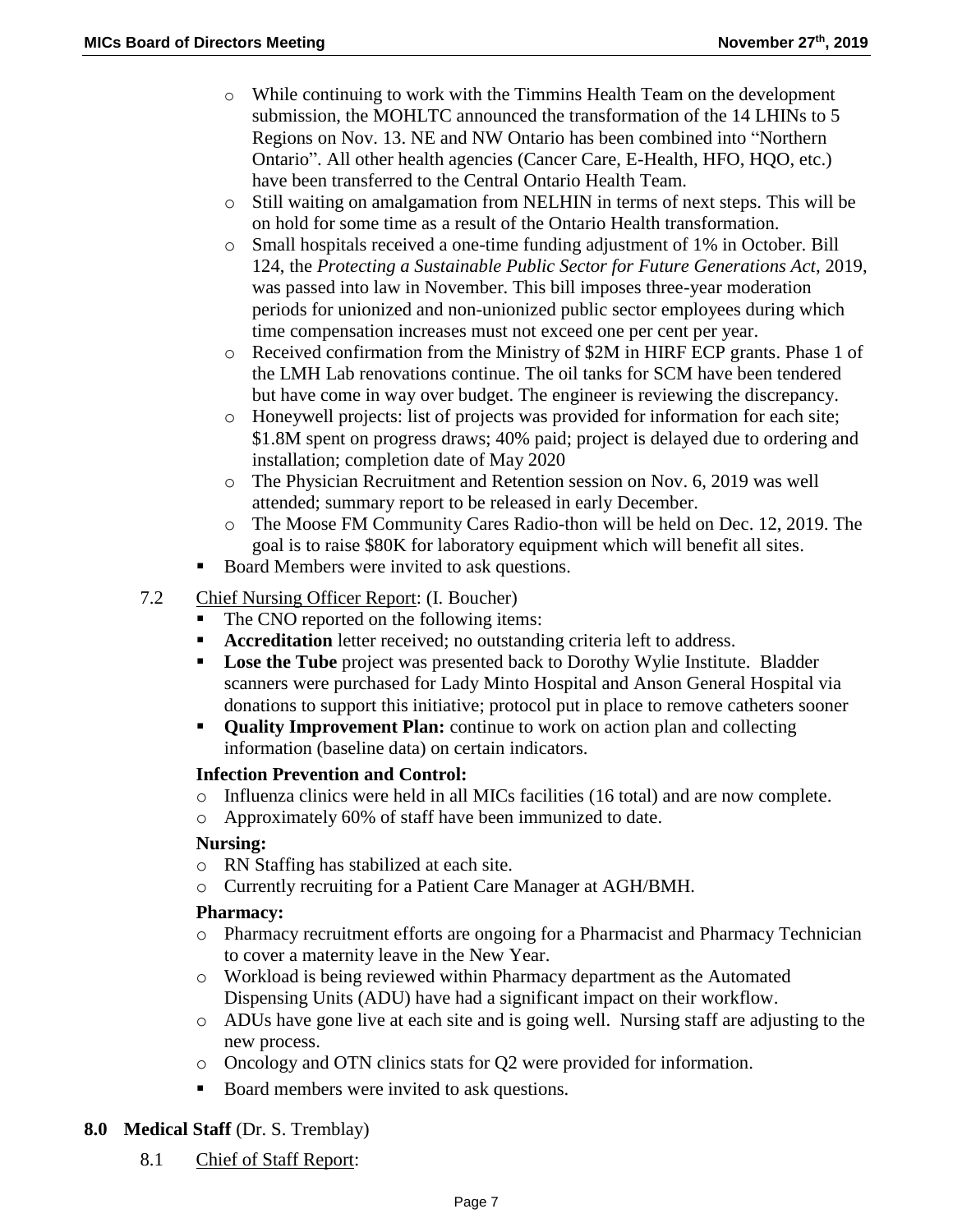- Dr. Tremblay provided a verbal update on the following:
	- o We continue to recruit for physicians for all communities
	- o In October and November, BMH took on 2 Medical Learners; LMH had 2 Medical Learners and AGH had 4 Medical Learners, 1 Family Medicine Resident and 1 Nurse Practitioner for a total of 10 who will hopefully return to our communities once they graduate
	- o The MAC approved a surgical locum and a locum anesthetist
	- o Patient charting is a standing item on the MAC agenda: the Medical Director must ensure that all physicians complete outstanding charts
- 8.2 Medical Advisory Committee Minutes
	- $\blacksquare$  Minutes of the MICs MAC meeting held September 18<sup>th</sup>, 2019 were provided for information
- **9.0 LHIN / MOHLTC Business** (P. Chatelain)
	- 9.1 N/A
- **10.0 MICs Quality Committee** (I. Boucher)
	- 10.1 Ouality Committee Minutes  $\blacksquare$  N/A
- **11.0 Site Business** (P. Dorff)
	- 11.1 Anson General Hospital:  $\blacksquare$  N/A
	- 11.2 Bingham Memorial Hospital:  $\blacksquare$  N/A
	- 11.3 Lady Minto Hospital:  $\blacksquare$  N/A
- **12.0 Partnership Business** (Bob Dennis)
	- 12.1 October 2019 Board Effectiveness Survey Results ■ 11 out of 12 surveys were submitted.
	- 12.2 November Board Effectiveness Survey
		- The survey was emailed via Survey Monkey.
- **13.0 Board Committee Minutes**
	- 13.1 N/A

#### **14.0 In Camera**

14.1 Motion to go in camera

Moved by: R. Onlock Seconded by: D. Cybolsky

- 14.2 Board Topics
- 14.3 Motion to go out of camera

Moved by: A. Zsigmond Seconded by: D. Delaurier